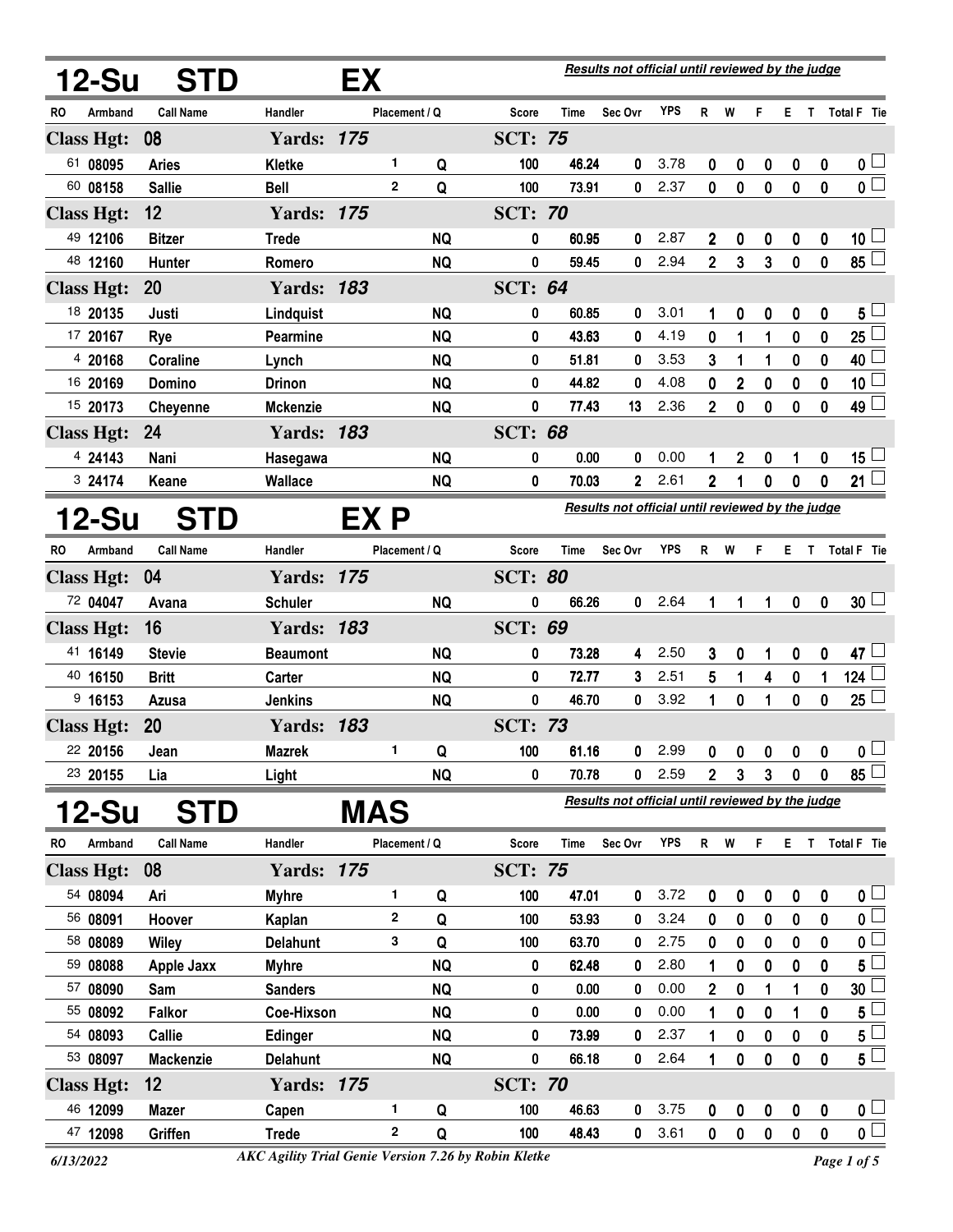| 45 12100                      | <b>Birthday</b>       | <b>Beall</b>                  |       | 3              | Q          | 100            | 49.96                                            | 0       | 3.50       | 0              | 0              | 0                       | 0                | 0            | $\overline{\mathbf{0}}$                |
|-------------------------------|-----------------------|-------------------------------|-------|----------------|------------|----------------|--------------------------------------------------|---------|------------|----------------|----------------|-------------------------|------------------|--------------|----------------------------------------|
| 44 12102                      | <b>Rico</b>           | Lether                        |       | 4              | Q          | 100            | 51.57                                            | 0       | 3.39       | 0              | $\bf{0}$       | $\bf{0}$                | 0                | $\mathbf{0}$ | $\overline{0}$                         |
| 43 12103                      | <b>Bubbins</b>        | Stephenson                    |       |                | <b>NQ</b>  | 0              | 55.86                                            | 0       | 3.13       | 1              | 0              | 0                       | 0                | 0            | $5^{\Box}$                             |
| 42 12105                      | <b>Neko</b>           | <b>Burns</b>                  |       |                | <b>NQ</b>  | 0              | 0.00                                             | 0       | 0.00       | 0              | $\bf{0}$       | 1                       | 1                | 0            | 20 <sup>2</sup>                        |
| <b>Class Hgt:</b>             | 16                    | <b>Yards: 179</b>             |       |                |            | <b>SCT: 68</b> |                                                  |         |            |                |                |                         |                  |              |                                        |
| 25 16113                      | August                | Fox                           |       | 1              | Q          | 100            | 55.54                                            | 0       | 3.22       | 0              | 0              | 0                       | 0                | 0            | 0 <sub>1</sub>                         |
| 26 16110                      | Dora                  | Logen                         |       |                | <b>NQ</b>  | 0              | 61.14                                            | 0       | 2.93       | 5              | 1              | $\overline{2}$          | $\boldsymbol{0}$ | $\mathbf 0$  | 70 $\Box$                              |
| 24 16114                      | <b>Bridget</b>        | Johnson                       |       |                | <b>NQ</b>  | 0              | 59.92                                            | 0       | 2.99       | 1              | $\overline{2}$ | 1                       | $\bf{0}$         | 0            | 35 <sup>2</sup>                        |
| <b>Class Hgt:</b>             | <b>20</b>             | <b>Yards: 183</b>             |       |                |            | <b>SCT: 64</b> |                                                  |         |            |                |                |                         |                  |              |                                        |
| 6 20128                       | Cooper                | <b>Mathis</b>                 |       | 1              | Q          | 100            | 50.23                                            | 0       | 3.64       | 0              | 0              | 0                       | 0                | 0            | $\mathbf 0$                            |
| 12 20119                      | Gemini                | Hammer                        |       | $\overline{2}$ | Q          | 100            | 57.32                                            | 0       | 3.19       | 0              | 0              | 0                       | 0                | 0            | $\pmb{0}$                              |
| 14 20116                      | Ghost                 | Eide                          |       |                | <b>NQ</b>  | 0              | 43.36                                            | 0       | 4.22       | 0              | 1              | 1                       | 0                | 0            | 25                                     |
| 13 20118                      | <b>Street</b>         | <b>Pitt</b>                   |       |                | <b>NQ</b>  | 0              | 35.17                                            | 0       | 5.20       | 0              | 0              | 1                       | 0                | 0            | 20                                     |
| 11 20120                      | <b>Vision</b>         | <b>Dubick</b>                 |       |                | <b>NQ</b>  | 0              | 0.00                                             | 0       | 0.00       | 0              | 1              | 0                       | 1                | 0            | 5                                      |
| 10 20122                      | <b>Billie Holiday</b> | Aldape                        |       |                | <b>NQ</b>  | 0              | 45.79                                            | 0       | 4.00       | 1              | 0              | 1                       | 0                | 0            | 25                                     |
| 920123                        | Haze                  | Lewis                         |       |                | <b>NQ</b>  | 0              | 0.00                                             | 0       | 0.00       | 0              | 0              | 1                       |                  | 0            | 20                                     |
| 8 20124                       | Aspen                 | <b>Mierisch</b>               |       |                | <b>NQ</b>  | 0              | 0.00                                             | 0       | 0.00       | 0              | 0              | $\overline{\mathbf{c}}$ |                  | 0            | 40                                     |
| 7 20125                       | Lexi                  | Franey                        |       |                | <b>NQ</b>  | 0              | 0.00                                             | 0       | 0.00       | 1              | 1              | 1                       | 1                | 0            | 30                                     |
| 5 20137                       | <b>Apollo</b>         | <b>Hammer</b>                 |       |                | <b>NQ</b>  | 0              | 0.00                                             | 0       | 0.00       | 0              | 0              | 1                       | 1                | 0            | $20\perp$                              |
| <b>Class Hgt:</b>             | 24                    | <b>Yards: 183</b>             |       |                |            | <b>SCT: 68</b> |                                                  |         |            |                |                |                         |                  |              |                                        |
| 224140                        | Libby                 | <b>Mckenzie</b>               |       | 1              | Q          | 100            | 66.68                                            | 0       | 2.74       | 0              | 0              | 0                       | $\bf{0}$         | 0            | 0 <sub>1</sub>                         |
| 124142                        | <b>Dazzle</b>         | Kletke                        |       |                | <b>NQ</b>  | 0              | 71.61                                            | 3       | 2.56       | $\overline{2}$ | $\mathbf{2}$   | 0                       | $\bf{0}$         | 0            | $29$ $\Box$                            |
|                               |                       |                               |       |                |            |                |                                                  |         |            |                |                |                         |                  |              |                                        |
| 12-Su                         | <b>STD</b>            |                               | MAS P |                |            |                | Results not official until reviewed by the judge |         |            |                |                |                         |                  |              |                                        |
| RO<br>Armband                 | <b>Call Name</b>      | Handler                       |       | Placement / Q  |            | <b>Score</b>   | Time                                             | Sec Ovr | <b>YPS</b> | $\mathsf{R}$   | W              | F                       | E T              |              | Total F Tie                            |
| <b>Class Hgt:</b>             | 04                    | <b>Yards: 175</b>             |       |                |            | <b>SCT: 80</b> |                                                  |         |            |                |                |                         |                  |              |                                        |
| 71 04046                      | Whimsy                | Kletke                        |       | 1              | Q          | 100            | 58.35                                            | 0       | 3.00       | 0              | 0              | $\mathbf 0$             | 0                | 0            | 0 <sub>1</sub>                         |
|                               | 08                    | <b>Yards: 175</b>             |       |                |            | <b>SCT: 75</b> |                                                  |         |            |                |                |                         |                  |              |                                        |
| <b>Class Hgt:</b><br>64 08055 | Kiwi                  | Ventura                       |       | 1              | Q          | 100            | 45.62                                            | 0       | 3.84       | 0              | 0              | 0                       |                  | 0            |                                        |
| 65 08054                      | <b>Allie</b>          | <b>Clark</b>                  |       | 2              | Q          | 100            | 49.16                                            | 0       | 3.56       | 0              | 0              |                         | 0<br>0           | 0            | $\overline{\mathbf{0}}$<br>$\mathbf 0$ |
| 63 08056                      | <b>Blitzen</b>        |                               |       | 3              | Q          | 100            | 51.38                                            | 0       | 3.41       | 0              | 0              | 0<br>0                  | 0                | 0            | $\mathbf 0$                            |
| 62 08057                      | <b>Agent Cooper</b>   | <b>Bruner</b><br><b>Beall</b> |       | 4              | Q          | 100            | 51.58                                            | 0       | 3.39       | 0              | 0              | 0                       | 0                | 0            | $\mathbf 0$                            |
| 70 08048                      | Peeps                 | <b>Bruner</b>                 |       |                | <b>NQ</b>  | 91             | 78.68                                            | 3       | 2.22       | 0              | 0              | 0                       | 0                | 0            | 9                                      |
| 67 08051                      | <b>Belle</b>          | <b>Groesbeck</b>              |       |                | <b>NQ</b>  | 0              | 63.87                                            | 0       | 2.74       | 2              | 2              | $\mathbf 2$             | 0                | 0            | 60                                     |
| 66 08053                      | <b>Bliss</b>          | Leitner                       |       |                | <b>NQ</b>  | 0              | 0.00                                             | 0       | 0.00       | 1              | 1              | 0                       |                  | 0            | 10 <sup>1</sup>                        |
| 68 08050                      | Jax                   | Ronken                        |       |                | <b>ABS</b> | $\pmb{0}$      | 0.00                                             | 0       | 0.00       | 0              | 0              | 0                       | $\pmb{0}$        | 0            | $\overline{\mathbf{0}}$                |
| <b>Class Hgt:</b>             | 12                    | <b>Yards: 179</b>             |       |                |            | <b>SCT: 73</b> |                                                  |         |            |                |                |                         |                  |              |                                        |
| 52 12065                      | <b>Taliesin</b>       | <b>Cramer</b>                 |       |                | <b>NQ</b>  | 0              | 72.54                                            | 0       | 2.47       | 1              | 0              | 0                       | 0                | 0            | $5 -$                                  |
| 51 12066                      | <b>Sylvie</b>         | <b>Birkner</b>                |       |                | <b>NQ</b>  | 0              | 58.77                                            | 0       | 3.05       | 1              | $\bf{0}$       | 0                       | $\pmb{0}$        | 0            | $5\Box$                                |
| 50 12067                      | <b>Flurry</b>         | Leitner                       |       |                | <b>NQ</b>  | 0              | 65.65                                            | 0       | 2.73       | $\mathbf{1}$   | 1              | $\mathbf 0$             | $\pmb{0}$        | $\mathbf 0$  | 10 <sup>1</sup>                        |
| <b>Class Hgt:</b>             | 16                    | <b>Yards: 183</b>             |       |                |            | <b>SCT: 69</b> |                                                  |         |            |                |                |                         |                  |              |                                        |
| 39 16070                      | <b>Story</b>          | Robertson                     |       | 1              | Q          | 100            | 41.31                                            | 0       | 4.43       | 0              | 0              | 0                       | 0                | 0            | 0 <sub>1</sub>                         |
| 32 16078                      | <b>Rumble</b>         | Hammer                        |       | 2              | Q          | 100            | 44.37                                            | 0       | 4.12       | 0              | 0              | $\pmb{0}$               | $\mathbf 0$      | 0            | $\overline{\mathbf{0}}$                |
| 35 16074                      | <b>Mynx</b>           | Kletke                        |       | 3              | Q          | 100            | 45.49                                            | 0       | 4.02       | 0              | 0              | 0                       | 0                | 0            | $\overline{\mathbf{0}}$                |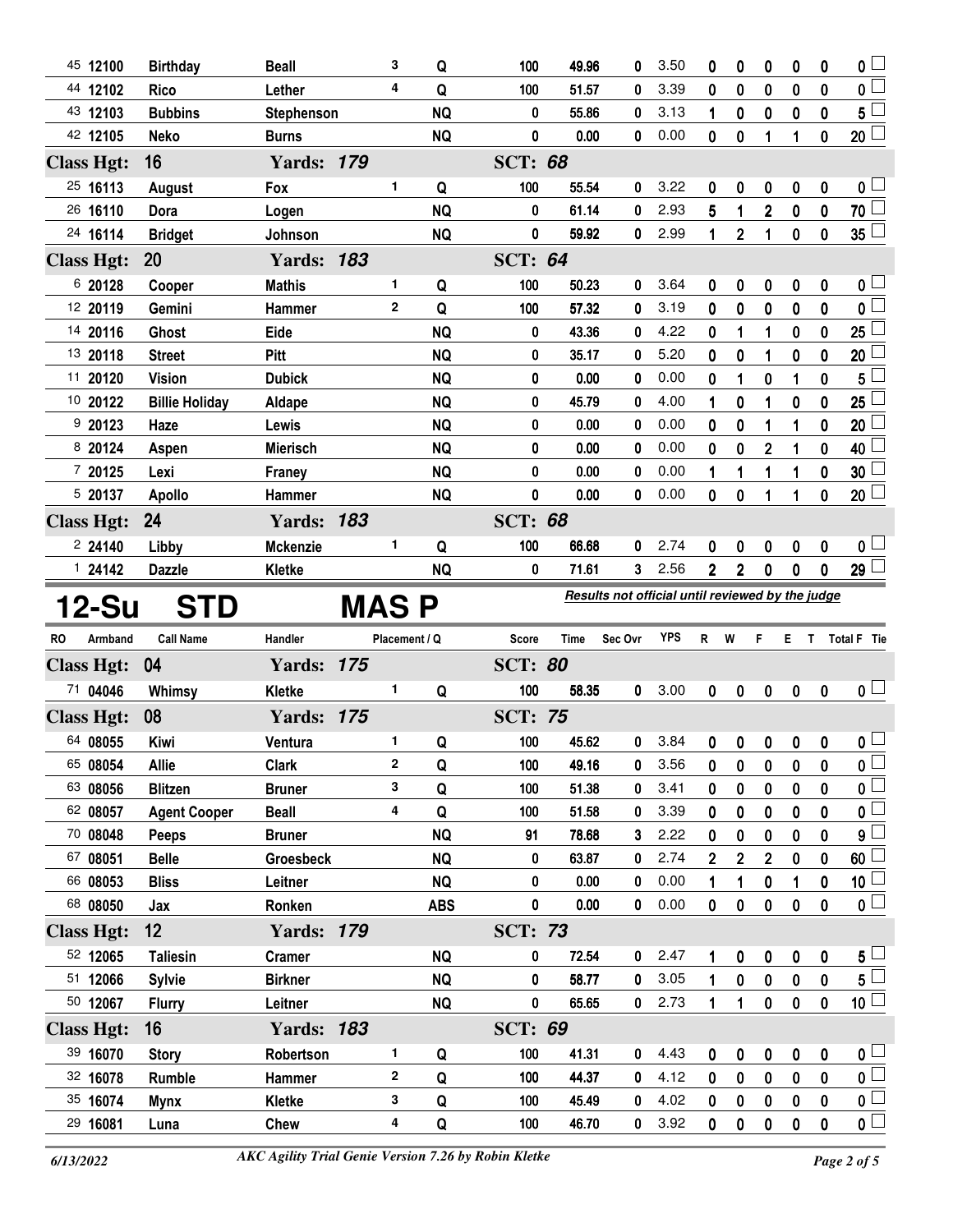|                               | <b>Charlie Parker</b>       | Aldape                    |              | Q             | 100                                              | 52.05       | 0                                                | 3.52       | 0              | 0                | 0              | 0                | 0                | $\overline{0}$              |
|-------------------------------|-----------------------------|---------------------------|--------------|---------------|--------------------------------------------------|-------------|--------------------------------------------------|------------|----------------|------------------|----------------|------------------|------------------|-----------------------------|
| 36 16073                      | P!nk                        | <b>Beaumont</b>           |              | Q             | 100                                              | 52.78       | 0                                                | 3.47       | 0              | $\bf{0}$         | 0              | $\bf{0}$         | $\mathbf 0$      | $\overline{\mathbf{0}}$     |
| 31 16079                      | Zip                         | <b>Burton</b>             |              | Q             | 100                                              | 57.99       | 0                                                | 3.16       | 0              | 0                | 0              | 0                | 0                | $\overline{\mathbf{0}}$     |
| 34 16076                      | <b>Miley Rae</b>            | <b>Smith</b>              |              | Q             | 100                                              | 60.03       | 0                                                | 3.05       | 0              | $\bf{0}$         | 0              | $\bf{0}$         | $\mathbf{0}$     | 0 L                         |
| 38 16071                      | Indiana                     | Vasquez                   |              | <b>NQ</b>     | 0                                                | 52.25       | 0                                                | 3.50       | 1              | 0                | 1              | 0                | 0                | $\overline{25}$             |
| 37 16072                      | Quincy                      | Holland                   |              | <b>NQ</b>     | 58                                               | 83.88       | 14                                               | 2.18       | 0              | 0                | 0              | $\bf{0}$         | $\mathbf 0$      | 42                          |
| 33 16077                      | <b>Shakira</b>              | Levine                    |              | <b>NQ</b>     | 0                                                | 0.00        | 0                                                | 0.00       | 0              | 1                | 0              | 1                | $\bf{0}$         | $5^{\frac{1}{2}}$           |
| 30 16080                      | <b>Tucker</b>               | <b>Beaumont</b>           |              | <b>NQ</b>     | 0                                                | 48.26       | 0                                                | 3.79       | 1              | $\bf{0}$         | 0              | $\mathbf 0$      | $\mathbf 0$      | $5^{\frac{1}{2}}$           |
| 28 16111                      | <b>Mattie</b>               | Padovan                   |              | <b>NQ</b>     | 0                                                | 0.00        | 0                                                | 0.00       | 1              | 0                | 0              | 1                | 0                | $5^{\square}$               |
| <b>Class Hgt:</b>             | 20                          | <b>Yards: 183</b>         |              |               | <b>SCT: 73</b>                                   |             |                                                  |            |                |                  |                |                  |                  |                             |
| 20 20085                      | Jury                        | Light                     | 1            | Q             | 100                                              | 41.57       | 0                                                | 4.40       | 0              | 0                | 0              | 0                | 0                | 0 L                         |
| 21 20083                      | <b>Nitro</b>                | Levine                    | 2            | Q             | 100                                              | 53.55       | 0                                                | 3.42       | 0              | 0                | 0              | 0                | 0                | $\overline{\mathbf{0}}$     |
| 19 20087                      | <b>Karma</b>                | Kilbourn                  | 3            | Q             | 100                                              | 61.23       | 0                                                | 2.99       | 0              | 0                | 0              | 0                | $\mathbf 0$      | $\overline{\mathbf{0}}$     |
| 12-Su                         | <b>STD</b>                  |                           | NOV A        |               |                                                  |             | Results not official until reviewed by the judge |            |                |                  |                |                  |                  |                             |
| RO<br>Armband                 | <b>Call Name</b>            | Handler                   |              | Placement / Q | Score                                            | <b>Time</b> | Sec Ovr                                          | <b>YPS</b> | R              | W                | F              | E.               |                  | T Total F Tie               |
| <b>Class Hgt:</b>             | 24                          | <b>Yards: 135</b>         |              |               | <b>SCT: 66</b>                                   |             |                                                  |            |                |                  |                |                  |                  |                             |
| 224045                        | <b>Nimbus</b>               | <b>Jarrett</b>            |              | <b>NQ</b>     | 0                                                | 85.20       | 19                                               | 1.58       | 5              | 3                | $\mathbf{3}$   | $\pmb{0}$        | $\mathbf 0$      | 119 └                       |
|                               |                             |                           |              |               |                                                  |             | Results not official until reviewed by the judge |            |                |                  |                |                  |                  |                             |
| <b>12-Su</b>                  | <b>STD</b>                  |                           | NOV B        |               |                                                  |             |                                                  |            |                |                  |                |                  |                  |                             |
| <b>RO</b><br>Armband          | <b>Call Name</b>            | Handler                   |              | Placement / Q | Score                                            | Time        | Sec Ovr                                          | <b>YPS</b> | R W            |                  | F.             | Е.               |                  | T Total F Tie               |
| <b>Class Hgt:</b>             | 20                          | <b>Yards: 135</b>         |              |               | <b>SCT: 65</b>                                   |             |                                                  |            |                |                  |                |                  |                  |                             |
| 6 20021                       | Shanti                      | <b>Kosky</b>              |              | <b>NQ</b>     | 0                                                | 64.99       | 0                                                | 2.08       | 4              | 1                | 4              | $\boldsymbol{0}$ | 0                | $105$ $-$                   |
| 5 20036                       | <b>Jelly Bean</b>           | Young                     |              | <b>NQ</b>     | 0                                                | 59.33       | 0                                                | 2.28       | 1              | 1                | 1              | $\pmb{0}$        | $\bf{0}$         | $30\square$                 |
| 4 20038                       | <b>Pizza</b>                | Robertson                 |              | <b>NQ</b>     | 0                                                | 0.00        | 0                                                | 0.00       | $\mathbf{0}$   | 0                | 1              | 1                | $\mathbf{0}$     | 20 <sup>2</sup>             |
| <b>Class Hgt:</b>             | 24                          | <b>Yards: 135</b>         |              |               | <b>SCT: 66</b>                                   |             |                                                  |            |                |                  |                |                  |                  |                             |
| 1 24138                       | Cosmo                       | <b>Chew</b>               |              | <b>NQ</b>     | 0                                                | 0.00        | 0                                                | 0.00       | 0              | 0                | 2              | 1                | 0                | 40 $\overline{\phantom{0}}$ |
| <b>12-Su</b>                  | <b>STD</b>                  |                           | <b>NOV</b>   | P             | Results not official until reviewed by the judge |             |                                                  |            |                |                  |                |                  |                  |                             |
| Armband<br>RO                 | <b>Call Name</b>            |                           |              |               |                                                  |             |                                                  |            |                |                  |                |                  |                  |                             |
|                               |                             | Handler                   |              | Placement / Q | Score                                            | <b>Time</b> | Sec Ovr                                          | <b>YPS</b> | R W            |                  | F              |                  |                  | E T Total F Tie             |
|                               |                             |                           |              |               |                                                  |             |                                                  |            |                |                  |                |                  |                  |                             |
| <b>Class Hgt:</b><br>10 12005 | $12 \overline{ }$<br>Vannah | <b>Yards: 132</b><br>Hart |              | <b>NQ</b>     | <b>SCT: 71</b><br>0                              | 0.00        | 0                                                | 0.00       |                | $\mathbf{1}$     |                | $\mathbf{1}$     |                  | 70 <sup>1</sup>             |
|                               |                             |                           |              |               |                                                  |             |                                                  |            | 5 <sup>5</sup> |                  | 2 <sup>7</sup> |                  | $\pmb{0}$        |                             |
| <b>Class Hgt:</b>             | 16                          | <b>Yards: 135</b>         | 1.           |               | <b>SCT: 70</b>                                   |             |                                                  |            |                |                  |                |                  |                  |                             |
| 8 16008                       | Finn                        | Angel                     |              | Q             | 100                                              | 67.65       | $\mathbf{0}$                                     | 2.00       | $\mathbf 0$    | $\pmb{0}$        | $\pmb{0}$      | $\pmb{0}$        | $\mathbf 0$      | 0 <sub>1</sub>              |
| <b>Class Hgt:</b>             | <b>20</b>                   | <b>Yards: 135</b>         |              |               | <b>SCT: 71</b>                                   |             |                                                  |            |                |                  |                |                  |                  |                             |
| 7 20082                       | Jaunty                      | Carter                    |              | <b>NQ</b>     | 0                                                | 73.72       |                                                  | $2 \t1.83$ | 8              | $2^{\circ}$      | $\overline{2}$ | $\mathbf 0$      | $\mathbf 0$      | $92$ $\Box$                 |
| <b>12-Su</b>                  | <b>STD</b>                  |                           | <b>OPEN</b>  |               |                                                  |             | Results not official until reviewed by the judge |            |                |                  |                |                  |                  |                             |
| <b>RO</b><br>Armband          | <b>Call Name</b>            | Handler                   |              | Placement / Q | <b>Score</b>                                     | Time        | Sec Ovr                                          | YPS        | R W            |                  | F.             |                  |                  | E T Total F Tie             |
| <b>Class Hgt:</b>             | 12                          | <b>Yards: 151</b>         |              |               | <b>SCT: 69</b>                                   |             |                                                  |            |                |                  |                |                  |                  |                             |
| 12 12159                      | <b>Beamer</b>               | <b>Clark</b>              | 1.           | Q             | 95                                               | 47.28       | 0                                                | 3.19       | 1              | $\boldsymbol{0}$ | $\bf{0}$       | $\bf{0}$         | $\boldsymbol{0}$ | $5\perp$                    |
| <b>Class Hgt:</b>             | <b>20</b>                   | <b>Yards: 158</b>         |              |               | <b>SCT: 65</b>                                   |             |                                                  |            |                |                  |                |                  |                  |                             |
| 3 20170                       | <b>Mickey</b>               | Goche                     | $\mathbf{1}$ | Q             | 95                                               | 56.67       | 0                                                | 2.79       | 1              | 0                | 0              | $\mathbf 0$      | 0                | 5 <sub>1</sub>              |
| 7 20022                       | Cody                        | <b>Aitkins</b>            |              | <b>NQ</b>     | 0                                                | 50.56       | 0                                                | 3.13       | $\overline{2}$ | $\mathbf 2$      | $\overline{2}$ | $\mathbf 0$      | 0                | 60                          |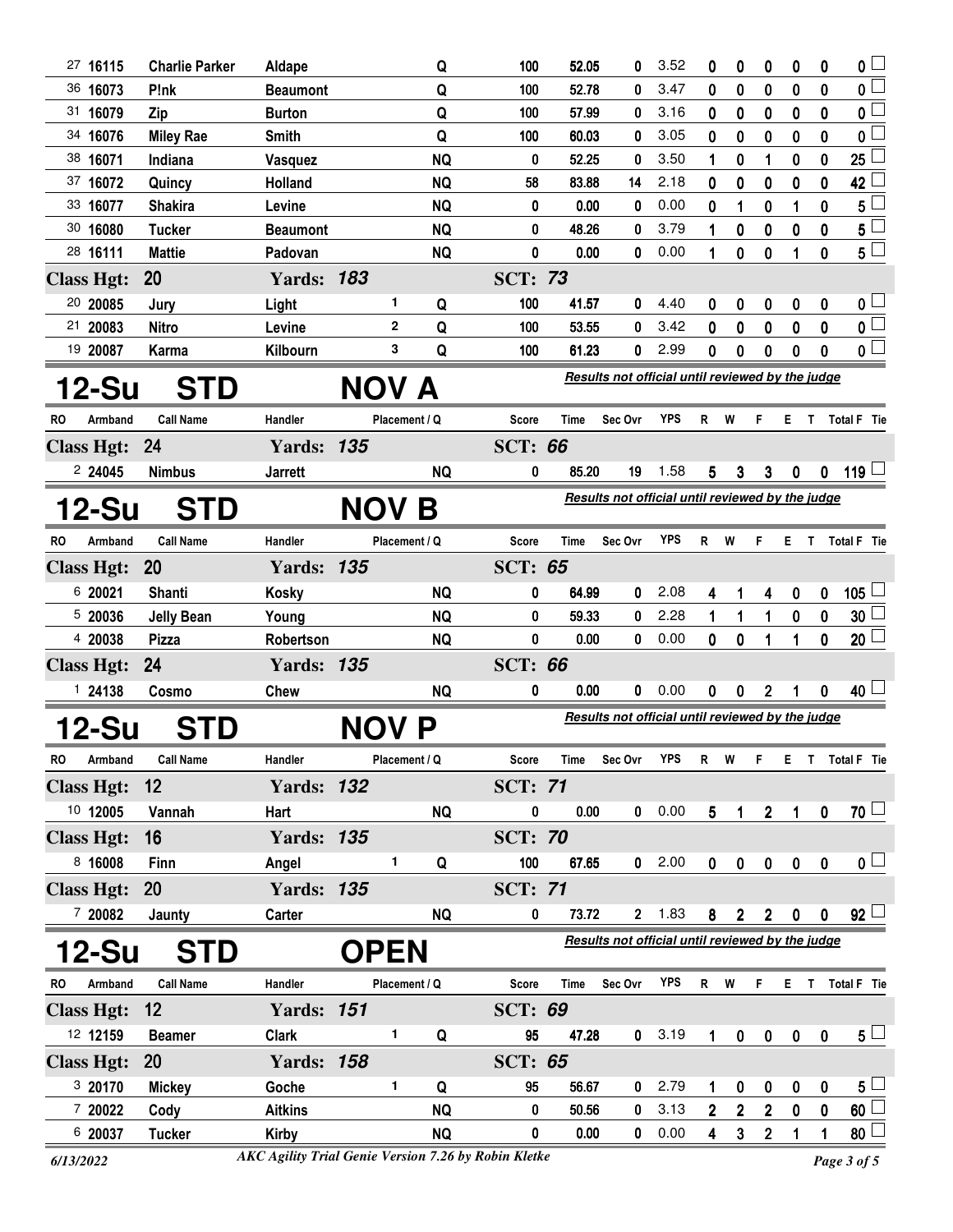| 520126            | Watson                | Eide                |               | <b>NQ</b>    | 0              | 0.00        | 0                                                | 0.00       |                | 0              | 1              | 1                | 0                | 25 <sup>1</sup>         |
|-------------------|-----------------------|---------------------|---------------|--------------|----------------|-------------|--------------------------------------------------|------------|----------------|----------------|----------------|------------------|------------------|-------------------------|
| 3 20165           | <b>Doc</b>            | Hammer              |               | <b>NQ</b>    | 0              | 48.26       | 0                                                | 3.27       | $\overline{2}$ | 1              | 0              | $\bf{0}$         | 0                | $15\Box$                |
| 220171            | <b>Finnick</b>        | Eide                |               | <b>NQ</b>    | 0              | 0.00        | 0                                                | 0.00       | 0              | 1              | 1              | 1                | 0                | 25 <sup>1</sup>         |
| 120172            | Luka                  | Pettenski           |               | <b>NQ</b>    | 0              | 0.00        | 0                                                | 0.00       | 2              | 1              |                |                  | 0                | $35^{\frac{1}{2}}$      |
| 12-Su             | <b>STD</b>            |                     |               | <b>OPENP</b> |                |             | Results not official until reviewed by the judge |            |                |                |                |                  |                  |                         |
| RO<br>Armband     | <b>Call Name</b>      | Handler             | Placement / Q |              | Score          | Time        | Sec Ovr                                          | <b>YPS</b> | $\mathsf{R}$   | W              | F.             | E T              |                  | Total F Tie             |
| <b>Class Hgt:</b> | 04                    | <b>Yards: 151</b>   |               |              | <b>SCT: 77</b> |             |                                                  |            |                |                |                |                  |                  |                         |
| 14 04001          | <b>Dory</b>           | <b>Vander Werff</b> |               | <b>NQ</b>    | 0              | 40.43       | 0                                                | 3.73       | 1              | 1              | 1              | 0                | $\boldsymbol{0}$ | 30 <sup>1</sup>         |
| <b>Class Hgt:</b> | 12                    | <b>Yards: 155</b>   |               |              | <b>SCT: 72</b> |             |                                                  |            |                |                |                |                  |                  |                         |
| 9 12026           | <b>Booker</b>         | <b>Baker</b>        | 1             | Q            | 95             | 46.42       | 0                                                | 3.34       |                | 0              | 0              | $\mathbf 0$      | 0                | 5 <sub>1</sub>          |
| 13 12004          | <b>Teddy</b>          | <b>Bonime</b>       |               | <b>NQ</b>    | 0              | 58.43       | 0                                                | 2.65       | 1              | 1              | $\overline{2}$ | $\mathbf 0$      | $\mathbf 0$      | 50 <sup>1</sup>         |
| <b>Class Hgt:</b> | 16                    | <b>Yards: 158</b>   |               |              | <b>SCT: 70</b> |             |                                                  |            |                |                |                |                  |                  |                         |
| 11 16010          | Lotti                 | Leslie              |               | <b>NQ</b>    | 0              | 72.97       | 2                                                | 2.17       | 4              | 0              | 0              | $\mathbf 0$      | 0                | 24 $\Box$               |
| 10 16148          | <b>Ellie Mae</b>      | <b>Smith</b>        |               | <b>ABS</b>   | 0              | 0.00        | 0                                                | 0.00       | 0              | 0              | $\mathbf 0$    | $\mathbf 0$      | $\mathbf{0}$     | $\overline{\mathbf{0}}$ |
| <b>Class Hgt:</b> | <b>20</b>             | <b>Yards: 158</b>   |               |              | <b>SCT: 72</b> |             |                                                  |            |                |                |                |                  |                  |                         |
| 8 20013           | Taz                   | Kilbourn            |               | <b>NQ</b>    | 0              | 0.00        | 0                                                | 0.00       | 0              | 0              |                | 1                | 0                | $20\perp$               |
|                   |                       |                     |               |              |                |             | Results not official until reviewed by the judge |            |                |                |                |                  |                  |                         |
| 12-Su             | <b>STD</b>            |                     | <b>PRM</b>    |              |                |             |                                                  |            |                |                |                |                  |                  |                         |
| RO<br>Armband     | <b>Call Name</b>      | Handler             | Placement / Q |              | <b>Score</b>   | <b>Time</b> | Sec Ovr                                          | <b>YPS</b> | $\mathsf{R}$   | W              | F              | E.               | $\mathbf{T}$     | <b>Total F</b> Tie      |
| <b>Class Hgt:</b> | 08                    | Yards: 0            |               |              | <b>SCT: 65</b> |             |                                                  |            |                |                |                |                  |                  |                         |
| 17 08094*         | Ari                   | <b>Myhre</b>        | $1^*$         | Q            | 100            | 42.63       | 0                                                | 0.00       | $\mathbf{0}$   | 0              | 0              | $\boldsymbol{0}$ | $\boldsymbol{0}$ | 0 <sub>1</sub>          |
| 18 08090*         | Sam                   | <b>Sanders</b>      |               | <b>NQ</b>    | 0              | 55.31       | 0                                                | 0.00       | $\mathbf{0}$   | $\mathbf{0}$   | 1              | $\boldsymbol{0}$ | $\mathbf{0}$     | $20$ $\Box$             |
| <b>Class Hgt:</b> | 12                    | Yards: 0            |               |              | <b>SCT: 65</b> |             |                                                  |            |                |                |                |                  |                  |                         |
| 16 12099*         | <b>Mazer</b>          | Capen               | $1^*$         | Q            | 100            | 43.44       | 0                                                | 0.00       | 0              | 0              | 0              | $\boldsymbol{0}$ | $\boldsymbol{0}$ | 0 <sub>1</sub>          |
| 15 12101*         | <b>Maxx</b>           | <b>Schmidt</b>      |               | <b>NQ</b>    | 0              | 38.24       | 0                                                | 0.00       | $\mathbf{0}$   | 0              | 1              | $\pmb{0}$        | $\mathbf 0$      | $20$ $\Box$             |
| 14 12105*         | <b>Neko</b>           | <b>Burns</b>        |               | <b>NQ</b>    | 0              | 63.17       | 0                                                | 0.00       | 0              | $\overline{2}$ | 1              | 1                | 0                | 30 <sup>1</sup>         |
| <b>Class Hgt:</b> | 16                    | Yards: 0            |               |              | <b>SCT: 60</b> |             |                                                  |            |                |                |                |                  |                  |                         |
| 11 16110*         | Dora                  | Logen               |               | <b>NQ</b>    | 0              | 42.22       | $\mathbf 0$                                      | 0.00       | 0              | 0              |                | 0                | 0                | $20 \Box$               |
| 10 16113*         | August                | Fox                 |               | <b>NQ</b>    | 0              | 61.85       | 1                                                | 0.00       |                | 0              | $\mathbf 0$    | 0                | 0                | $5^{\square}$           |
| <b>Class Hgt:</b> | <b>20</b>             | Yards: 0            |               |              | <b>SCT: 55</b> |             |                                                  |            |                |                |                |                  |                  |                         |
| $920118*$         | <b>Street</b>         | Pitt                | $1^*$         | Q            | 100            | 32.58       | 0                                                | 0.00       | 0              | 0              | 0              | 0                | 0                | $\mathfrak{o} \sqcup$   |
| 6 20123*          | Haze                  | Lewis               | $2^*$         | Q            | 100            | 32.83       | 0                                                | 0.00       | 0              | 0              | 0              | 0                | 0                | $\mathbf{0}$            |
| 4 20167*          | Rye                   | Pearmine            | 3             | Q            | 100            | 35.97       | 0                                                | 0.00       | 0              | 0              | 0              | 0                | 0                | $0\perp$                |
| 8 20120*          | <b>Vision</b>         | <b>Dubick</b>       | 4             | Q            | 100            | 38.48       | 0                                                | 0.00       | 0              | 0              | 0              | 0                | 0                | $\overline{\mathbf{0}}$ |
| 7 20122*          | <b>Billie Holiday</b> | Aldape              |               | <b>NQ</b>    | 0              | 42.24       | 0                                                | 0.00       | 0              | 0              | $\overline{2}$ | 0                | $\mathbf 0$      | 40 $\lfloor$            |
| $520124*$         | Aspen                 | <b>Mierisch</b>     |               | <b>NQ</b>    | 0              | 40.48       | 0                                                | 0.00       | 0              | 0              | 1              | 0                | 0                | $20$ $\Box$             |
| 3 20169*          | Domino                | <b>Drinon</b>       |               | <b>NQ</b>    | 0              | 0.00        | 0                                                | 0.00       | 0              | 1              | 1              | 1                | $\bf{0}$         | $25\lceil$              |
| $220171*$         | <b>Finnick</b>        | Eide                |               | <b>NQ</b>    | 0              | 0.00        | 0                                                | 0.00       | 0              | 0              | 1              | 1                | $\bf{0}$         | $20$ $\Box$             |
| <b>Class Hgt:</b> | 24                    | Yards: 0            |               |              | <b>SCT: 60</b> |             |                                                  |            |                |                |                |                  |                  |                         |
| $124140*$         | Libby                 | <b>Mckenzie</b>     | 1             | Q            | 100            | 59.28       | 0                                                | 0.00       | 0              | 0              | 0              | 0                | 0                | 0 <sub>1</sub>          |
| 12-Su             | <b>STD</b>            |                     | <b>PRM P</b>  |              |                |             | Results not official until reviewed by the judge |            |                |                |                |                  |                  |                         |
| Armband<br>RO.    | <b>Call Name</b>      | Handler             | Placement / Q |              | Score          | Time        | Sec Ovr                                          | YPS        | R W            |                | F.             |                  |                  | E T Total F Tie         |